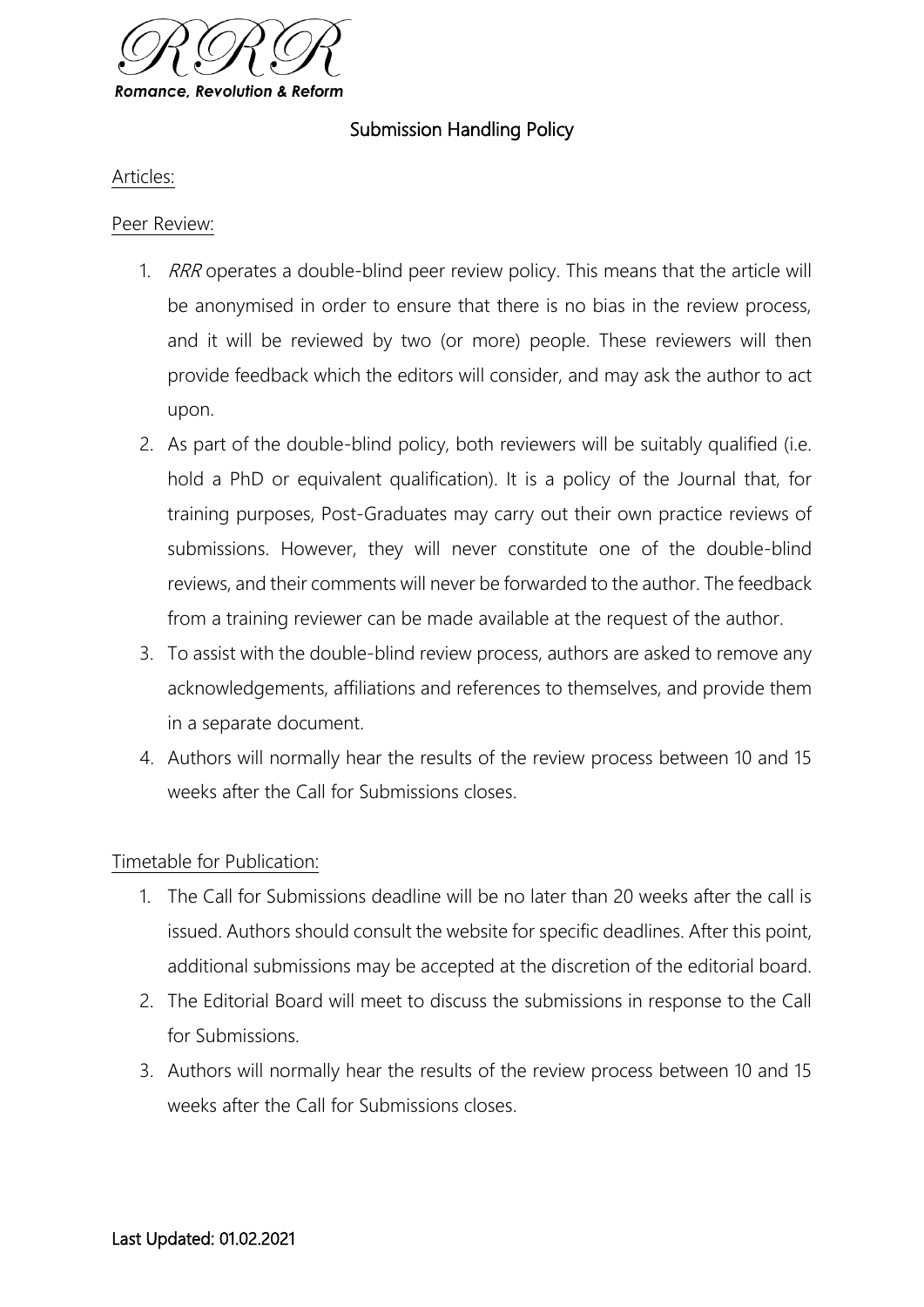

- 4. Authors are asked to respond to the peer review feedback and submit a revised version of their article, which must adhere to the MHRA style guide, no more than 6 weeks after receiving the feedback from their double-blind review.
- 5. Different articles take different levels of editing, but it is usual for an article to require at least two redrafts and a copyedit before it is ready for publication. Authors should liaise with the Editor-in-Chief and ensure their final draft is submitted by the agreed deadline, so that it can undergo a final internal check by the board.
- 6. The editors will then carry out a final internal check (consisting of a check by the PGR editors, and a sign off by at least two academics on the board).
- 7. Authors will be notified by email when the journal has been published and is available online.

Please Note: Whilst the editors will make every effort to keep to the timeframes outlined above, it may be necessary to extend these deadlines in exceptional circumstances.

## Reviews:

### Editing Process:

- 1. Each review will be assigned to two board members who will provide rigorous editorial feedback on the submission. The board will endeavour to assign one Post-Graduate and one Academic Editor from different subject disciplines to each review, to ensure that each author receives comprehensive feedback on their submission. Editors will check that the piece complies with the requirements outlined in our Guidelines for Submission document, and meets the journal's expectations on offensive content, but will not seek to influence or alter the reviewer's comments about the text, event or project under review. Authors should hear the results of the review process 6 weeks after submitting their review.
- 2. Different reviews take different levels of editing, but it is usual for a review to require at least two redrafts and a copyedit before it is ready for publication.